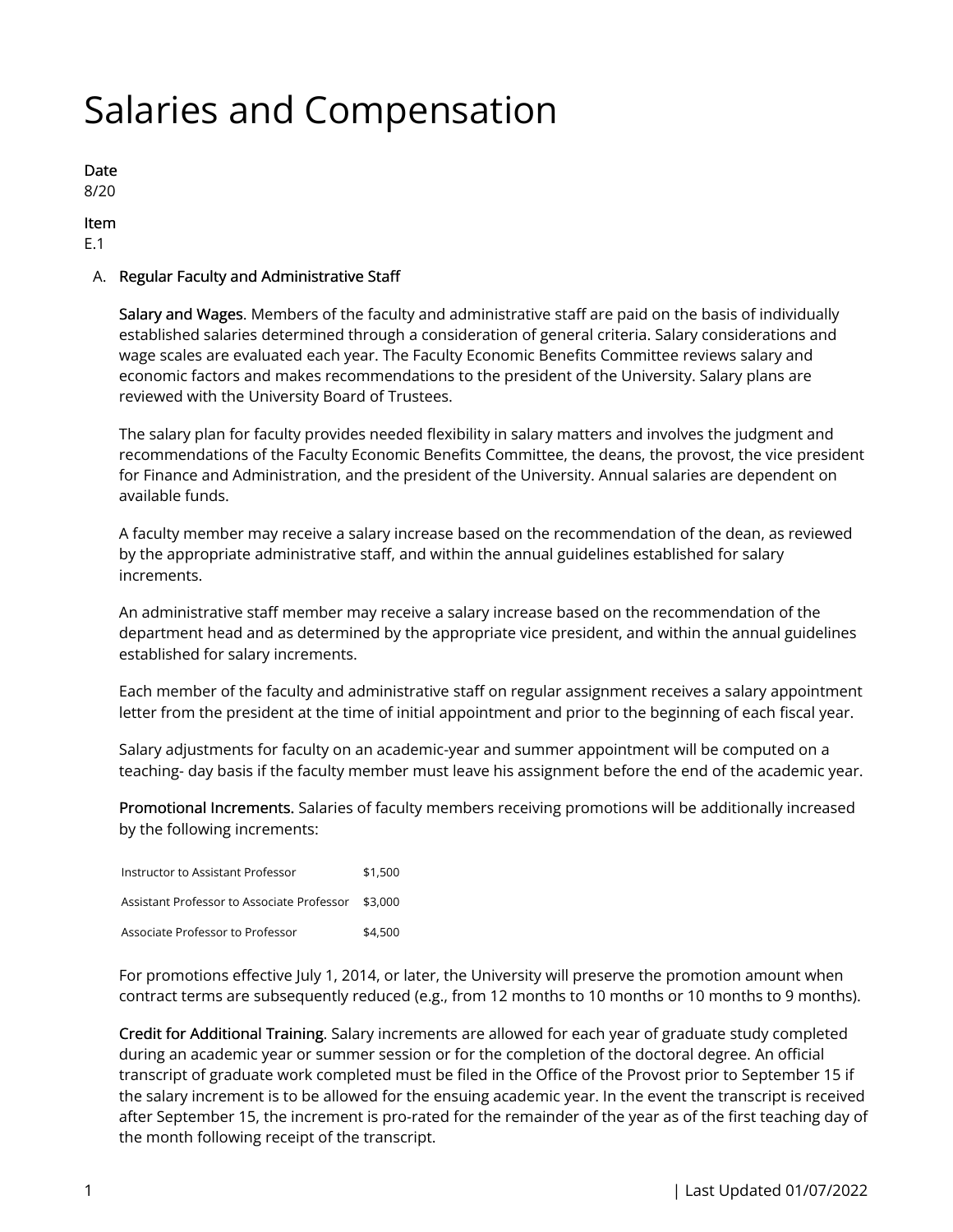Increments for graduate study leading to a higher degree and related to one's field of competence are incorporated in the plan as follows:

| Bachelor's          | \$ 200 |
|---------------------|--------|
| Master's            | \$ 600 |
| Master's + 30 hours | \$300  |
| Master's + 60 hours | \$400  |
| $Ph.D.$ or $Fd.D.$  | \$ 800 |

Faculty and administrative staff must file official transcripts with the provost or appropriate vice president for submission to Human Resources. Increments will become effective at the beginning of the pay period following receipt by Human Resources. Employees must file official graduate work transcripts with the appropriate vice president.

Extra Courses. In emergency situations, faculty may be assigned a course in addition to the regular teaching load. A faculty member will be paid for any credit hours taught over 12 in a semester. Teaching assignment shall not exceed 16 credit hours per semester. Pay rate schedules are available in the Office of the Provost.

It is University practice to allow qualified support and administrative staff to teach graduate or undergraduate courses. However, internal employees are not given preference for teaching appointments based on their current employee status. A full-time staff member shall not teach more than 6 credit hours per semester, unless Provost and respective Vice President approval is granted.

Summer Term Salaries. Summer term teaching assignments for nine- or ten- month faculty members are remunerated at the rate of 2.5 percent per credit hour computed on the previous academic year's base salary, unless otherwise stated.

Full time, 12-month administrative employees are remunerated for their summer term teaching based on the current, published adjunct and overload rates. Classes being taught must be outside of their normal work schedule.

A letter of possible summer employment will be extended to faculty members preceding the summer school sessions. This letter outlines the faculty member's teaching assignment with provisions that should such assignment not materialize, the class assignment will be terminated. The faculty member may accept or refuse the assignment.

## B. Part-time (Adjunct) Faculty

Faculty members on limited assignments (part-time, temporary) are given part-time, adjunct faculty status. The adjunct pay levels reflect different levels of education, training and experience among faculty members employed on a limited basis.

Individuals employed on a part-time basis will receive the appropriate pay level, and their appointment letters will designate one-semester or one-year appointments. Salaries for these positions will reflect teaching loads. Pay rate schedules are available in the Office of the Provost.

#### C. Visiting Professor and Special Program Participants

Full-time visiting professors are paid at rates comparable to regular faculty.